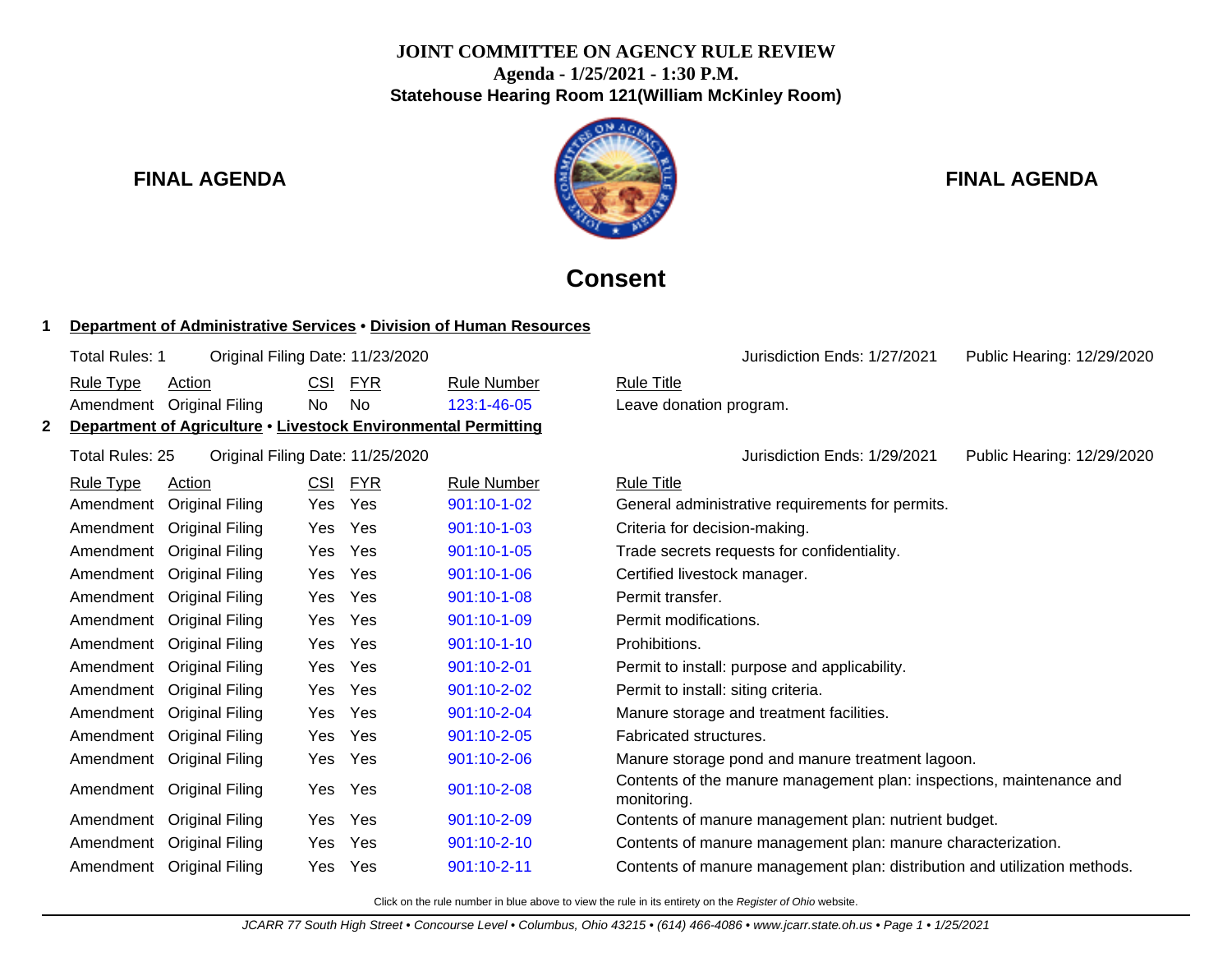#### **FINAL AGENDA**

## **JOINT COMMITTEE ON AGENCY RULE REVIEW 1/25/2021 - 1:30 P.M.**

### **FINAL AGENDA**

| <b>Statehouse Hearing Room 121 (William McKinley Room)</b> |  |  |  |
|------------------------------------------------------------|--|--|--|
|------------------------------------------------------------|--|--|--|

|                                                    | Amendment Original Filing |  | Yes Yes | 901:10-2-12       |  |  |  |  |  |
|----------------------------------------------------|---------------------------|--|---------|-------------------|--|--|--|--|--|
|                                                    | Amendment Original Filing |  | Yes Yes | 901:10-2-13       |  |  |  |  |  |
|                                                    | Amendment Original Filing |  | Yes Yes | $901:10 - 2 - 14$ |  |  |  |  |  |
|                                                    | Amendment Original Filing |  | Yes Yes | 901:10-2-16       |  |  |  |  |  |
|                                                    | Amendment Original Filing |  | Yes Yes | $901:10 - 2 - 19$ |  |  |  |  |  |
|                                                    | Amendment Original Filing |  | Yes Yes | $901:10 - 2 - 20$ |  |  |  |  |  |
|                                                    | Amendment Original Filing |  | Yes Yes | 901:10-3-01       |  |  |  |  |  |
|                                                    | Amendment Original Filing |  | Yes Yes | 901:10-6-02       |  |  |  |  |  |
|                                                    | Amendment Original Filing |  | Yes Yes | 901:10-6-04       |  |  |  |  |  |
| Donartmont of Commorce . Board of Building Annoale |                           |  |         |                   |  |  |  |  |  |

**3 Department of Commerce** • **Board of Building Appeals**

| Rule Type | Action                    | CSI. | <b>FYR</b> | <b>Rule Number</b> | <b>Rule Title</b>        |
|-----------|---------------------------|------|------------|--------------------|--------------------------|
|           | Amendment Original Filing |      | Yes Yes    | 4101:13-1-03       | Filing of d              |
|           | Amendment Original Filing |      | Yes Yes    | 4101:13-1-04       | Appeal fro<br>Ohio boile |
|           | Amendment Original Filing |      | Yes Yes    | 4101:13-1-08       | Continuar                |
|           | Amendment Original Filing |      | Yes Yes    | 4101:13-1-10       | Stipulatio               |
|           | Amendment Original Filing |      | Yes Yes    | 4101:13-1-12       | Procedure                |
|           | Amendment Original Filing |      | Yes Yes    | 4101:13-1-13       | Fees for f               |
|           |                           |      |            |                    |                          |

## **4 Department of Commerce** • **Division of Industrial Compliance**

Total Rules: 8 Original Filing Date: 11/30/2020 Jurisdiction Ends: 2/3/2021 Public Hearing: 1/5/2021

|   | <u>Rule Type</u> | Action                    | <b>CSI</b> | <b>FYR</b> | <b>Rule Number</b> | <b>Rule Title</b>         |
|---|------------------|---------------------------|------------|------------|--------------------|---------------------------|
|   | Amendment        | Original Filing           |            | Yes Yes    | 1301:3-7-01        | Definitions.              |
|   | Rescission       | Original Filing           | Yes Yes    |            | 1301:3-7-02        | Application               |
|   | New Rule         | Original Filing           | Yes No     |            | 1301:3-7-02        | Classes of<br>backflow te |
|   |                  | Amendment Original Filing | Yes Yes    |            | 1301:3-7-03        | Backflow te               |
|   |                  | Amendment Original Filing |            | Yes Yes    | 1301:3-7-04        | Fees for ba               |
|   |                  | Amendment Original Filing | Yes Yes    |            | 1301:3-7-06        | Approval of               |
|   |                  | Amendment Original Filing | Yes Yes    |            | 1301:3-7-07        | Denial, reve              |
|   |                  | Amendment Original Filing |            | Yes Yes    | 1301:3-7-08        | Administrat               |
| 5 |                  | Department of Insurance • |            |            |                    |                           |

Contents of manure management plan: methods to minimize odors. Contents of manure management plan: soil characterization. Contents of manure management plan: land application methods. Permit to operate and operating record requirements. Permit to operate: insect and rodent control plan. Annual report. Additional requirements for a NPDES permit application. Contents of public notices.

Public meetings; close of the public comment period.

### Total Rules: 6 Original Filing Date: 11/25/2020 Jurisdiction Ends: 1/29/2021 Public Hearing: 12/28/2020

Filing of documents.

Appeal from orders enforcing the Ohio building code, the Ohio elevator code, the Ohio boiler pressure and vessel code, and the Ohio fire code.

Continuances.

Stipulations.

Procedure for notice of public meetings.

Fees for filing and processing of appeals.

Application for initial certification as a backflow technician.

Classes of backflow technician certificates; Application for initial certification as a backflow technician.

Backflow technician examination.

Fees for backflow application and examination.

Approval of training agency for backflow technician education.

Denial, revocation, or suspension of a backflow certificate.

Administrative appeal for backflow technician.

Click on the rule number in blue above to view the rule in its entirety on the Register of Ohio website.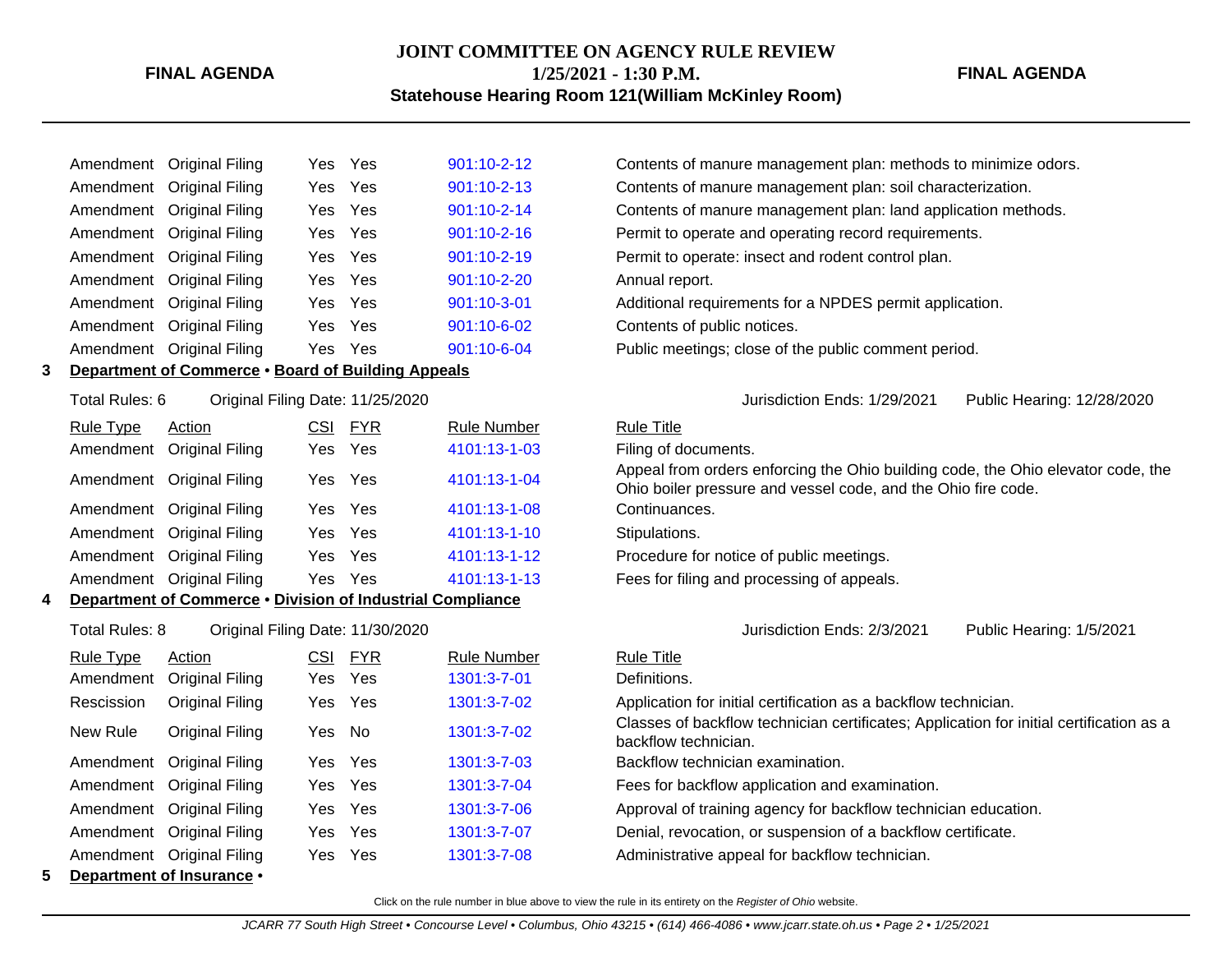**FINAL AGENDA**

**JOINT COMMITTEE ON AGENCY RULE REVIEW 1/25/2021 - 1:30 P.M. Statehouse Hearing Room 121(William McKinley Room)**

**FINAL AGENDA**

|                | <b>Total Rules: 2</b> | Original Filing Date: 11/30/2020                                    |            |            |                                   |                                                                                                                                         | Jurisdiction Ends: 2/3/2021                                       | Public Hearing: 1/4/2021 |
|----------------|-----------------------|---------------------------------------------------------------------|------------|------------|-----------------------------------|-----------------------------------------------------------------------------------------------------------------------------------------|-------------------------------------------------------------------|--------------------------|
|                | <b>Rule Type</b>      | Action                                                              | <b>CSI</b> | <b>FYR</b> | <b>Rule Number</b>                | <b>Rule Title</b>                                                                                                                       |                                                                   |                          |
|                | Rescission            | <b>Original Filing</b>                                              | Yes        | Yes        | 3901-6-13                         | Suitability in annuity transactions.                                                                                                    |                                                                   |                          |
|                | New Rule              | <b>Original Filing</b>                                              | Yes        | <b>No</b>  | 3901-6-13                         | Suitability in annuity transactions.                                                                                                    |                                                                   |                          |
| 6              |                       | Department of Job and Family Services . Division of Social Services |            |            |                                   |                                                                                                                                         |                                                                   |                          |
|                | <b>Total Rules: 4</b> | Original Filing Date: 11/30/2020                                    |            |            |                                   |                                                                                                                                         | Jurisdiction Ends: 2/3/2021                                       | Public Hearing: 1/5/2021 |
|                | <b>Rule Type</b>      | Action                                                              | <b>CSI</b> | <b>FYR</b> | <b>Rule Number</b>                | <b>Rule Title</b>                                                                                                                       |                                                                   |                          |
|                | Amendment             | <b>Original Filing</b>                                              | Yes.       | Yes        | 5101:2-9-02                       | Staffing requirements.                                                                                                                  |                                                                   |                          |
|                |                       | Amendment Original Filing                                           | Yes        | Yes        | 5101:2-9-06                       | General safety.                                                                                                                         |                                                                   |                          |
|                |                       | Amendment Original Filing                                           | Yes        | Yes        | 5101:2-9-37                       |                                                                                                                                         | Information to be provided by residential facilities.             |                          |
|                |                       | Amendment Original Filing                                           | Yes        | Yes        | 5101:2-9-38                       |                                                                                                                                         | Community engagement plan for residential facilities.             |                          |
|                | <b>Total Rules: 1</b> | Original Filing Date: 11/30/2020                                    |            |            | Date of Refiled Filing: 1/12/2021 |                                                                                                                                         | Jurisdiction Ends: 2/11/2021                                      | Public Hearing: 1/5/2021 |
|                | <b>Rule Type</b>      | Action                                                              | <b>CSI</b> | <b>FYR</b> | <b>Rule Number</b>                | <b>Rule Title</b>                                                                                                                       |                                                                   |                          |
|                |                       | Amendment Refiled Filing                                            |            | Yes Yes    | 5101:2-9-03                       |                                                                                                                                         | Staff development and evaluation.                                 |                          |
| $\overline{7}$ |                       | Department of Job and Family Services . Division of Social Services |            |            |                                   |                                                                                                                                         |                                                                   |                          |
|                | <b>Total Rules: 1</b> | Original Filing Date: 11/30/2020                                    |            |            |                                   |                                                                                                                                         | Jurisdiction Ends: 2/3/2021                                       | Public Hearing: 1/5/2021 |
|                | <b>Rule Type</b>      | Action                                                              | <b>CSI</b> | <b>FYR</b> | <b>Rule Number</b>                | <b>Rule Title</b>                                                                                                                       |                                                                   |                          |
|                |                       | Amendment Original Filing                                           |            | Yes Yes    | 5101:2-48-19                      |                                                                                                                                         | Sharing or transferring an adoptive homestudy.                    |                          |
| 8              |                       | Department of Job and Family Services . Division of Social Services |            |            |                                   |                                                                                                                                         |                                                                   |                          |
|                | Total Rules: 10       | Original Filing Date: 11/30/2020                                    |            |            |                                   |                                                                                                                                         | Jurisdiction Ends: 2/3/2021                                       | Public Hearing: 1/5/2021 |
|                | <b>Rule Type</b>      | Action                                                              | <b>CSI</b> | <b>FYR</b> | <b>Rule Number</b>                | <b>Rule Title</b>                                                                                                                       |                                                                   |                          |
|                | Amendment             | <b>Original Filing</b>                                              | Yes        | Yes        | 5101:2-48-03                      |                                                                                                                                         | Requirement of "Social and Medical History".                      |                          |
|                | Amendment             | <b>Original Filing</b>                                              | Yes        | Yes        | 5101:2-48-06                      |                                                                                                                                         | Assessor roles and responsibilities for foster care and adoption. |                          |
|                | Amendment             | <b>Original Filing</b>                                              | Yes        | Yes        | 5101:2-48-08                      | Adoption inquiry.                                                                                                                       |                                                                   |                          |
|                | Amendment             | <b>Original Filing</b>                                              | Yes        | Yes        | 5101:2-48-09                      |                                                                                                                                         | Application process and preservice training.                      |                          |
|                | Amendment             | <b>Original Filing</b>                                              | Yes        | Yes        | 5101:2-48-10                      |                                                                                                                                         | Restrictions concerning provision of adoption services.           |                          |
|                |                       | Amendment Original Filing                                           | Yes        | Yes        | 5101:2-48-11                      | Approval of a foster home for adoptive placement.                                                                                       |                                                                   |                          |
|                |                       | Amendment Original Filing                                           | Yes        | Yes        | 5101:2-48-11.1                    | Foster caregiver adoption of a foster child or sibling group who has resided with the<br>caregiver for at least six consecutive months. |                                                                   |                          |
|                | Amendment             | <b>Original Filing</b>                                              | Yes        | <b>No</b>  | 5101:2-48-12                      |                                                                                                                                         | Completion of the adoption homestudy.                             |                          |
|                |                       | Amendment Original Filing                                           | Yes        | Yes        | 5101:2-48-12.1                    | Adoption homestudy updates.                                                                                                             |                                                                   |                          |
|                |                       |                                                                     |            |            |                                   |                                                                                                                                         |                                                                   |                          |

Click on the rule number in blue above to view the rule in its entirety on the Register of Ohio website.

JCARR 77 South High Street • Concourse Level • Columbus, Ohio 43215 • (614) 466-4086 • www.jcarr.state.oh.us • Page 3 • 1/25/2021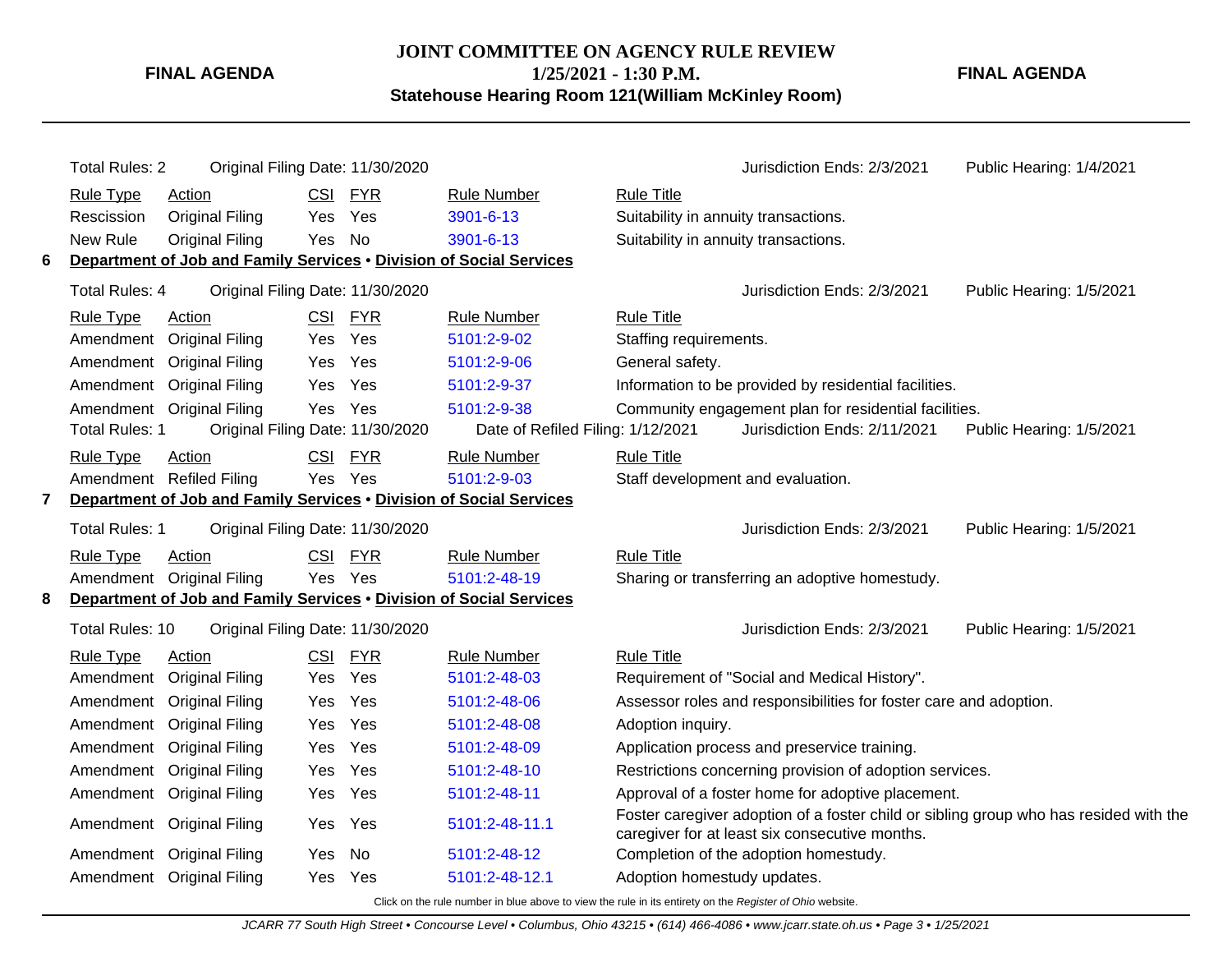### **JOINT COMMITTEE ON AGENCY RULE REVIEW**

**FINAL AGENDA**

**1/25/2021 - 1:30 P.M.**

**Statehouse Hearing Room 121(William McKinley Room)**

**FINAL AGENDA**

| 9 |                       | Amendment Original Filing<br>Department of Transportation . Division of Highways |            | Yes Yes    | 5101:2-48-12.2                     |                                | Required notification and adoption homestudy amendments. |                            |
|---|-----------------------|----------------------------------------------------------------------------------|------------|------------|------------------------------------|--------------------------------|----------------------------------------------------------|----------------------------|
|   | <b>Total Rules: 4</b> | Original Filing Date: 11/30/2020                                                 |            |            |                                    |                                | Jurisdiction Ends: 2/3/2021                              | Public Hearing: 1/8/2021   |
|   | <b>Rule Type</b>      | Action                                                                           |            | CSI FYR    | <b>Rule Number</b>                 | <b>Rule Title</b>              |                                                          |                            |
|   | Amendment             | <b>Original Filing</b>                                                           | Yes        | Yes        | 5501:2-3-03                        | Responsibility and competency. |                                                          |                            |
|   | Amendment             | <b>Original Filing</b>                                                           | Yes        | Yes        | 5501:2-3-05                        | Certificate of qualification.  |                                                          |                            |
|   | Amendment             | <b>Original Filing</b>                                                           | Yes        | Yes        | 5501:2-3-08                        | Subcontracting procedure.      |                                                          |                            |
|   |                       | Amendment Original Filing                                                        | Yes        | Yes        | 5501:2-3-10                        | Revocation and debarment.      |                                                          |                            |
|   |                       | 10 Development Services Agency . Data Center Tax Exemption                       |            |            |                                    |                                |                                                          |                            |
|   | Total Rules: 4        | Original Filing Date: 11/23/2020                                                 |            |            |                                    |                                | Jurisdiction Ends: 1/27/2021                             | Public Hearing: 12/28/2020 |
|   | <b>Rule Type</b>      | Action                                                                           | <b>CSI</b> | <b>FYR</b> | <b>Rule Number</b>                 | <b>Rule Title</b>              |                                                          |                            |
|   | New Rule              | <b>Original Filing</b>                                                           | <b>No</b>  | <b>No</b>  | 122:28-1-01                        | Definitions.                   |                                                          |                            |
|   | New Rule              | <b>Original Filing</b>                                                           | No         | <b>No</b>  | 122:28-1-03                        | Reporting.                     |                                                          |                            |
|   | New Rule              | <b>Original Filing</b>                                                           | No         | No         | 122:28-1-04                        | Remedies.                      |                                                          |                            |
|   | New Rule              | <b>Original Filing</b>                                                           | No         | <b>No</b>  | 122:28-1-05                        | Fees.                          |                                                          |                            |
|   | Total Rules: 1        | Original Filing Date: 11/23/2020                                                 |            |            | Date of Revised Filing: 11/30/2020 |                                | Jurisdiction Ends: 1/27/2021                             | Public Hearing: 12/28/2020 |
|   | <b>Rule Type</b>      | Action                                                                           | <b>CSI</b> | <b>FYR</b> | <b>Rule Number</b>                 | <b>Rule Title</b>              |                                                          |                            |
|   | New Rule              | <b>Revised Filing</b>                                                            | <b>No</b>  | <b>No</b>  | 122:28-1-02                        |                                | Computer Data Center Equipment.                          |                            |
|   |                       | 11 Ohio Department of Medicaid .                                                 |            |            |                                    |                                |                                                          |                            |
|   | <b>Total Rules: 1</b> | Original Filing Date: 11/17/2020                                                 |            |            | Date of Refiled Filing: 12/28/2020 |                                | Jurisdiction Ends: 2/3/2021                              | Public Hearing: 12/18/2020 |
|   | Rule Type             | Action                                                                           | <b>CSI</b> | <b>FYR</b> | <b>Rule Number</b>                 | <b>Rule Title</b>              |                                                          |                            |
|   | New Rule              | <b>Refiled Filing</b>                                                            | Yes        | No         | 5160-7-01                          | Podiatry services.             |                                                          |                            |
|   |                       | 12 Ohio Department of Medicaid .                                                 |            |            |                                    |                                |                                                          |                            |
|   | <b>Total Rules: 1</b> | Original Filing Date: 11/20/2020                                                 |            |            | Date of Refiled Filing: 12/30/2020 |                                | Jurisdiction Ends: 2/3/2021                              | Public Hearing: 12/21/2020 |
|   | Rule Type             | Action                                                                           | <b>CSI</b> | <b>FYR</b> | <b>Rule Number</b>                 | <b>Rule Title</b>              |                                                          |                            |
|   | New Rule              | <b>Refiled Filing</b>                                                            | Yes No     |            | 5160-3-80                          | Health Care Isolation Centers. |                                                          |                            |
|   |                       | 13 Ohio Environmental Protection Agency .                                        |            |            |                                    |                                |                                                          |                            |
|   | Total Rules: 5        | Original Filing Date: 9/1/2020                                                   |            |            | Date of Refiled Filing: 1/6/2021   |                                | Jurisdiction Ends: 2/5/2021                              | Public Hearing: 10/8/2020  |
|   | <b>Rule Type</b>      | Action                                                                           | <b>CSI</b> | <b>FYR</b> | <b>Rule Number</b>                 | <b>Rule Title</b>              |                                                          |                            |
|   |                       | Amendment Refiled Filing                                                         | No.        | No         | 3745-4-02                          | Definitions.                   |                                                          |                            |

Click on the rule number in blue above to view the rule in its entirety on the Register of Ohio website.